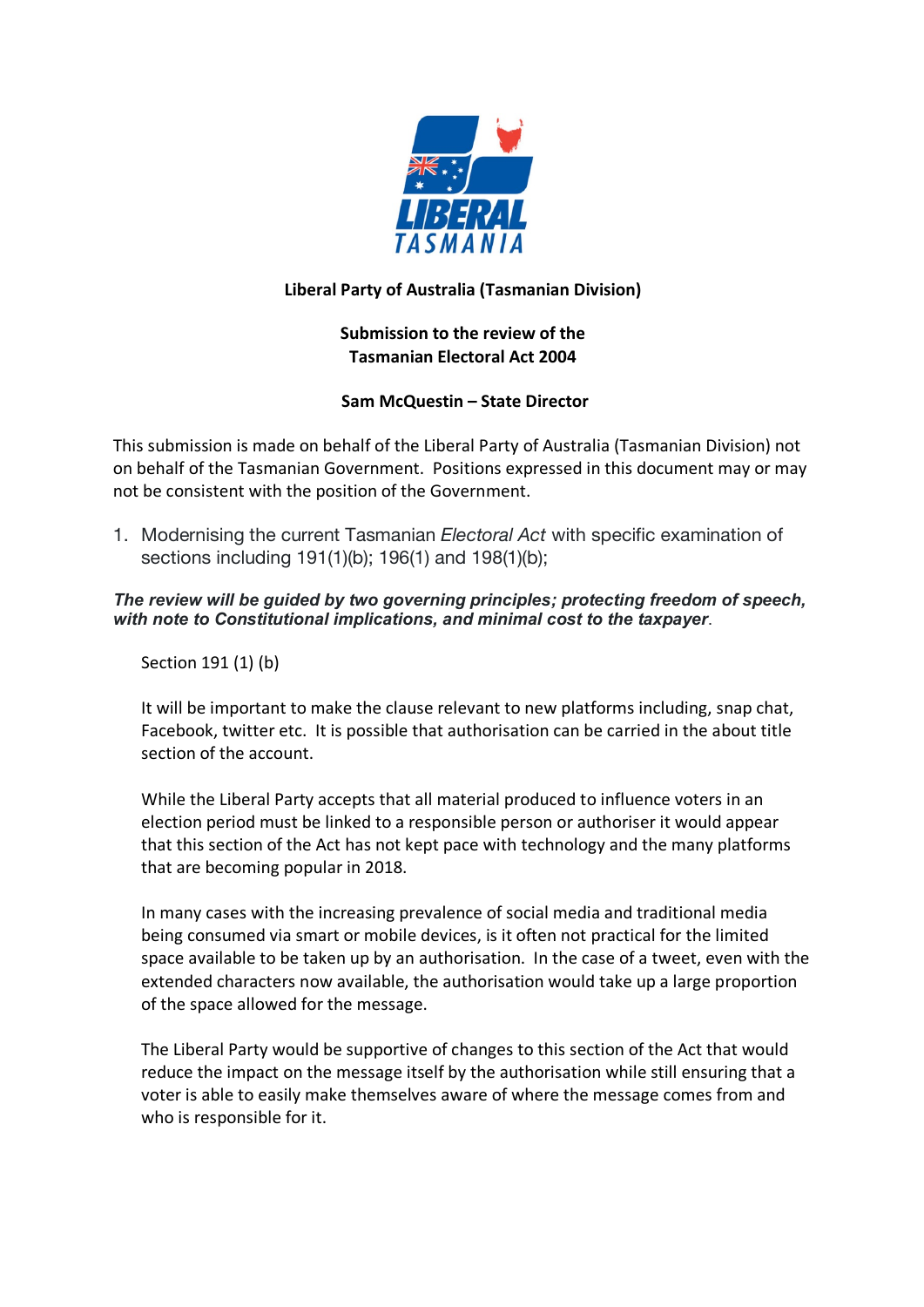Section 196 (1)

This section of the Tasmanian Electoral Act does not appear to be consistent with the guiding principle of this review to protect free speech and it is worth further review, noting that this provision is not consistent with the Commonwealth Electoral Act.

The Liberal Party is aware that there have been a number of examples in online advertising that have breached this section of the Act where the Commission has been unable to contact the person responsible.

Section 198 (1) (b)

This section of the Tasmanian Electoral Act is entirely inconsistent with the guiding principle of this review and has an adverse impact on free speech in our democratic State.

This section of the Act seeks to stop one part of the media from participating in the coverage of an election on polling day while allowing more modern media to participate in an unrestricted way.

This is a clear example of the Act not keeping pace with technology, social media and community expectations.

It is the Liberal Party's view that this section of the Act is outdated and should be removed.

2. Whether state-based disclosure rules should be introduced, and, if so, what they should include

*The review will be guided by two governing principles; protecting freedom of speech, with note to Constitutional implications, and minimal cost to the taxpayer*.

## **OVERVIEW**

The Liberal Party of Australia Tasmania Division strongly opposes the introduction of State-based disclosure rules in Tasmania. This has been the consistent and longstanding position of the Tasmanian Liberal Party organization.

It is the philosophical view and policy position of the Liberal Party that wherever possible we should seek to reduce red tape and unnecessary regulation - not increase it.

We already have a Federal system of disclosure rules that operates satisfactorily and we should not be trying to fix something that is not broken.

Introducing State-based draconian disclosure rules would be an unnecessary duplication of regulation and be at considerable expense to Tasmanian taxpayers.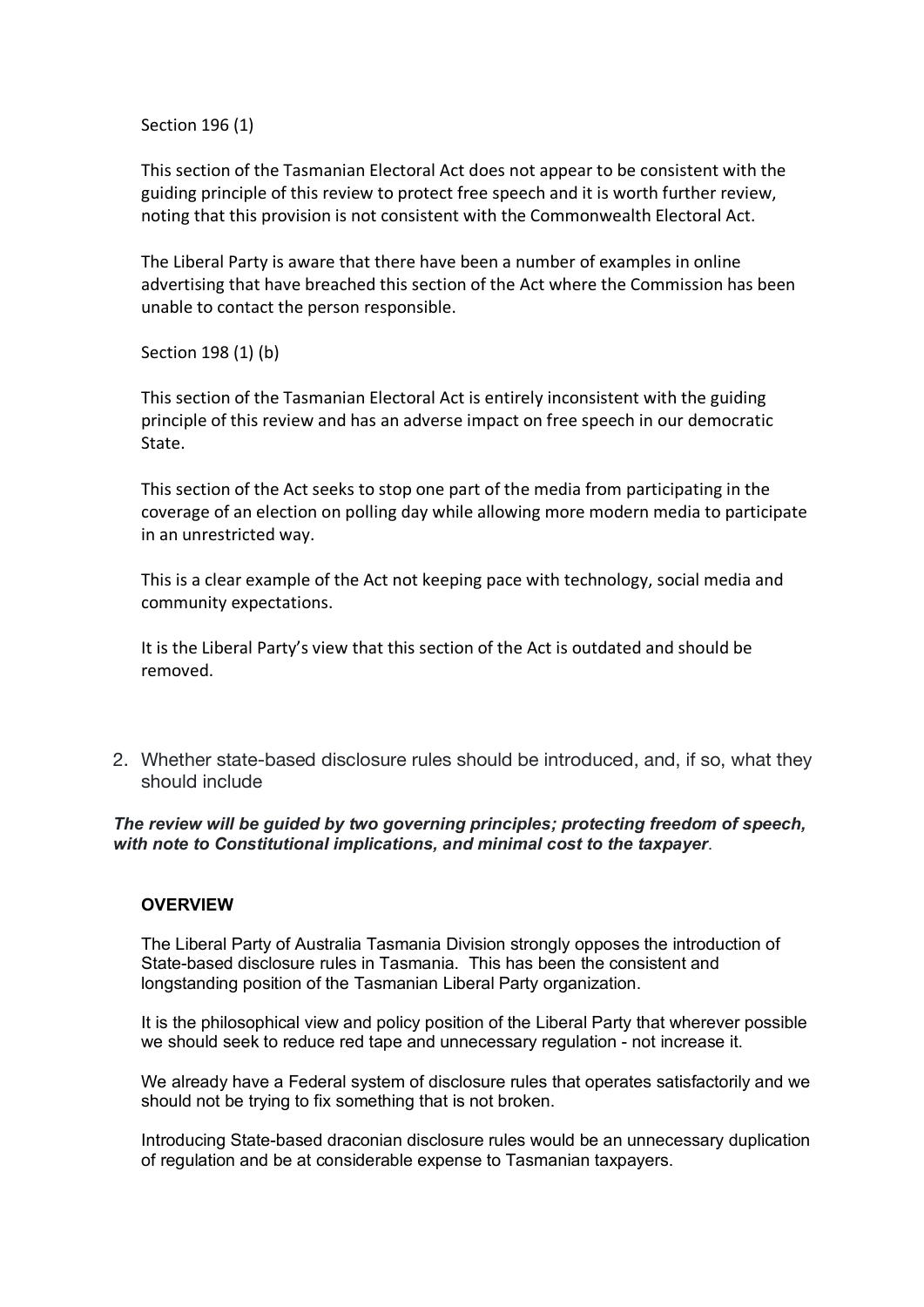On the basis of the two governing principles of this review the notion of State-based disclosure rules should be immediately and wholeheartedly rejected.

Draconian reductions in disclosure thresholds necessarily by their nature directly impinge on the freedom of speech of individuals to participate in the political process without being subject to intimidation and retribution for expressing their political views.

Why should a small business person or individual who donates a mere \$3 per day to the Liberal Party over a year be forced to fill in numerous pages of regulatory documentation and lodge it with the Electoral Commission?

Why should the small business person or individual then have their name and address published on the Electoral Commission website and then have news organizations plaster their details through the media?

Wherever State-based disclosure rules are introduced, taxpayer funding of political parties inevitably follows. In fact the chilling effect of draconian disclosure rules on the private funding of political parties necessitates public funding for the continued viability of political parties. Taxpayer funding of political parties is self-serving, expensive and politically toxic. The public are rightly annoyed at the notion of political parties helping themselves to taxpayer funding. They are doubly annoyed at the notion of their taxes going to political parties that they vehemently oppose.

Replacing private funding of political parties in Tasmania with public funding would be an extremely expensive exercise. Based on current AEC figures full replacement of current private funding of political parties in Tasmania would be in excess of \$13 million over the forward estimates.

Taxpayer funding of political parties is currently the policy of the Tasmanian Labor Party and the Tasmanian Greens. It is NOT the policy of the Tasmanian Liberal Party.

State-based disclosure rules would not only be a significant impingement on freedom of speech but an unacceptable burden on taxpayers. State-based disclosure rules should be categorically rejected.

#### **BROADER GLOBAL CONTEXT OF CAMPAIGN FINANCE REGULATION**

Campaign finance is an extremely complex public policy environment across the globe where any changes will have consequences some intended and many unintended, so very careful thought is required before changing the existing system.

At present Tasmania, by global standards, has a healthy functioning democracy where the political parties are largely the major players in elections. While third party activities in some Tasmanian elections including the most recent State Election have attracted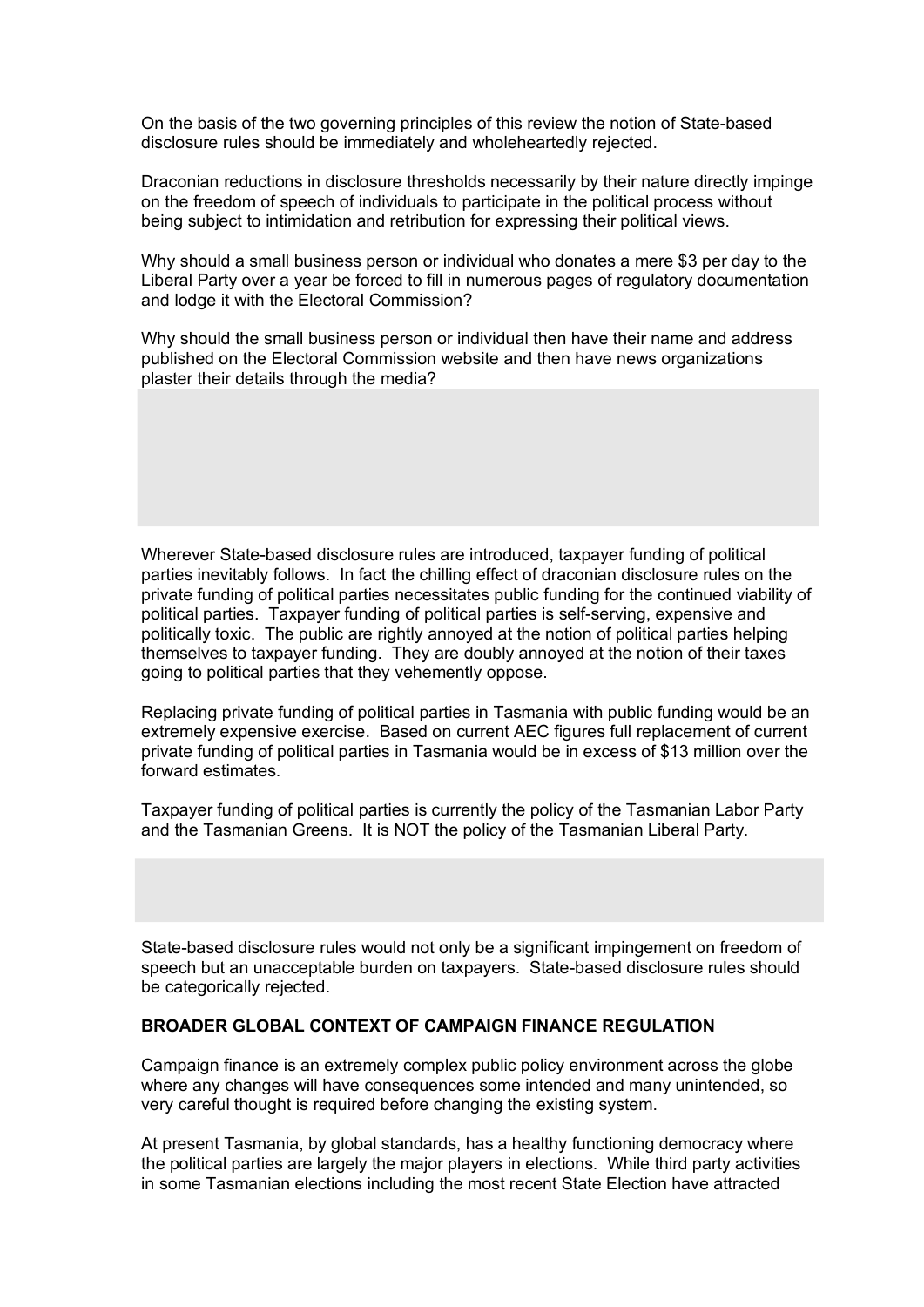commentary, the political parties by any measure were still the dominant players in the election.

It is important that all voices should be heard in an election in a democracy.

It is also important for stable government that political parties or political candidates can take their policy platforms to the election and allow the public to make a judgment on the optimal policy prescription for their community.

Draconian disclosure rules that weaken the private funding of political parties necessarily shift power to less transparent third party actors. It is submitted that healthy political parties are healthy for democracy and imposing draconian disclosure regulation on political parties is therefore not in the public interest.

There are obviously pros and cons to different systems of political finance. The current system may not be perfect but much like democracy it is the least worst system

#### **CURRENT FEDERAL DISCLOSURE THRESHOLD**

The current Federal disclosure threshold is more than \$13,800.

As we do not support state-based disclosure regulation we do not support any change to this current threshold.

That said, it could be argued that \$13,800 is excessively low and already has the capacity to impact on freedom of speech at this level.

A disclosure threshold of somewhere between \$25,000 and \$50,000 would likely be a fairer level.

To put this in perspective \$25,000 is currently in the vicinity of 1 per cent of our annual turnover.

The current disclosure threshold of \$13,800 in round terms about 0.5 per cent of annual turnover.

The desired draconian threshold of the political green-left of \$1,000 would be a ridiculous 0.04 per cent of current annual turnover.

Even at the current threshold there is a substantial bias in favour of the political greenleft.

For example currently unions in Tasmania would have hundreds of union organizers and employees who donate time to assist the Labor Party in their campaign efforts. None of this is disclosed.

Where a single union organizer earning say \$60,000 spends a year campaigning for the Labor Party or Labor Candidiate, \$60,000 of that individual's time is donated by the relevant union to the Labor Party and is currently not disclosed. Multiply this by say 200 union organizers or employees and you are talking about a political donation to the Labor Party worth some \$12 million which is not disclosed.

Likewise an environmental activist, even if unemployed, if they work on the Greens campaign for a year, they are effectively donating in the vicinity of at least \$40,000 of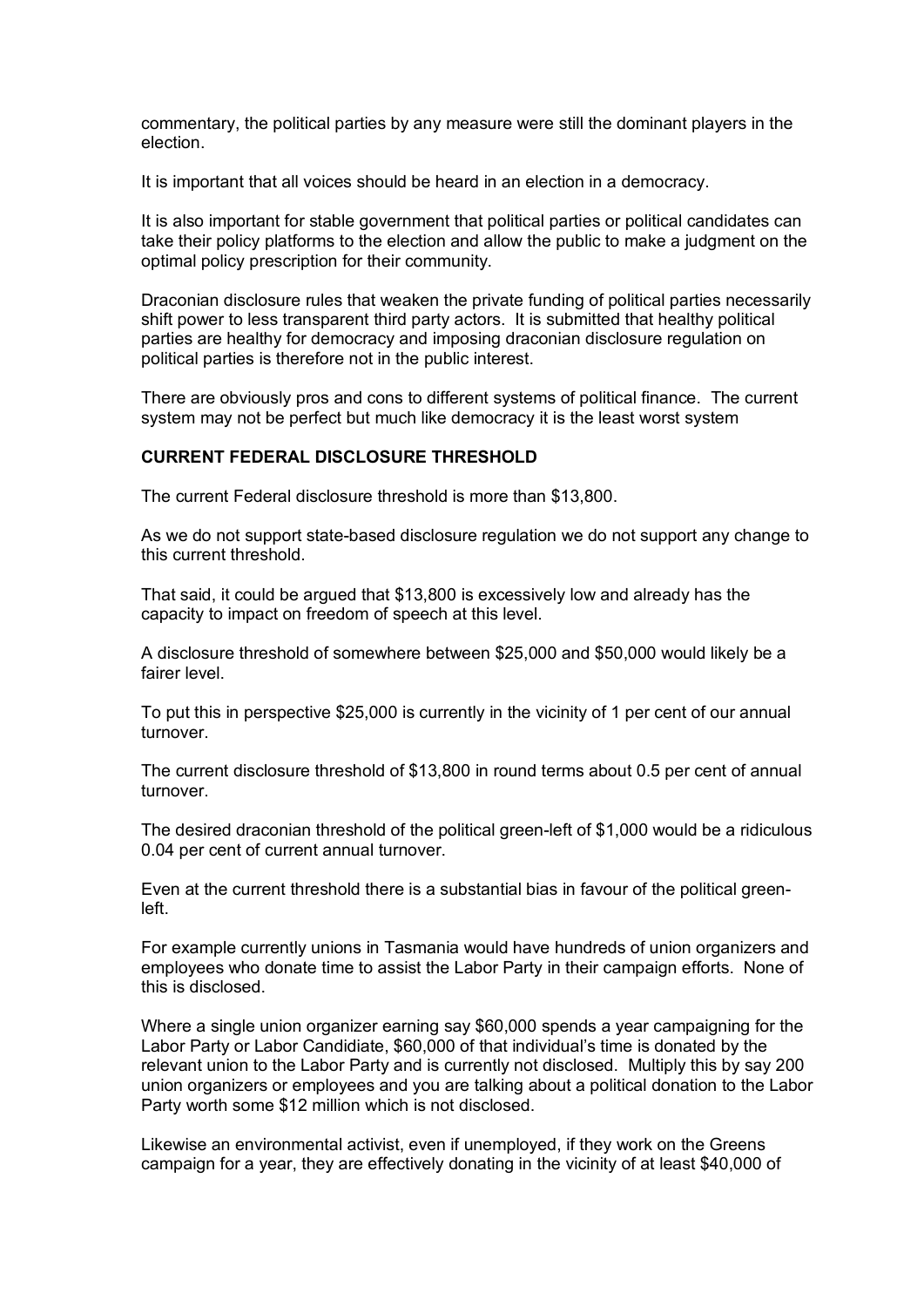labor. Multiply this by a few hundred activists and you also have a political donation to the Greens worth some \$12 million which is not disclosed.

Yet in comparison a small business person or farmer, who is time poor and unable to volunteer their labor because they are effectively working 24/7 in their business or on their farm is currently subject to disclosure of their name and address and potential retribution from political enemies in the green-left for donating a mere \$38 per day to the Liberal Party, perhaps equivalent to less than 2 hours per day of their labor.

The point is the current level of the disclosure threshold already has a substantial in built bias to the green-left. Of course the green-left wish to exacerbate this political bias by dramatically reducing the disclosure threshold down to around \$1,000 thereby punishing small business people, farmers and ordinary citizens but not impacting on the union organizers or environmental activists. Labor and the Greens currently have an unlimited disclosure threshold for the donation of time from union and activist volunteers.

## **OTHER JURISDICTIONS ARGUMENT A FURPHY**

The political green-left and their sympathisers in the commentariat seek to frame this debate as bringing Tasmania into line with other jurisdictions which already have statebased disclosure regulation.

This argument is fundamentally flawed as just because other jurisdictions have excessive regulation does not mean that excessive regulation is a good thing or in the public interest.

In fact, disclosure regulation is an inherently political issue.

The Labor Party largely gets its funding from Unions who do not care about being disclosed.

It is no surprise, that in almost all cases it is the political green-left who have introduced the draconian state based disclosure in other jurisdictions for their own political benefit.

It is laughable to therefore use the legislation enacted on this issue in other jurisdictions as some form of benchmark of the public interest when it has largely only been introduced for self-serving political advantage .

#### **AN EGREGIOUS ATTACK ON FREEDOM OF SPEECH**

Freedom of speech dictates that citizens should be able to express their political views without being subject to intimidation, campaigns against them or potentially violence.

Disclosure regulation directly impacts on freedom of speech by arbitrarily determining the level of financial contribution at which you will be subject to regulatory compliance and subject to the publication of your name and address and therefore media reporting of your details and then retribution from political enemies.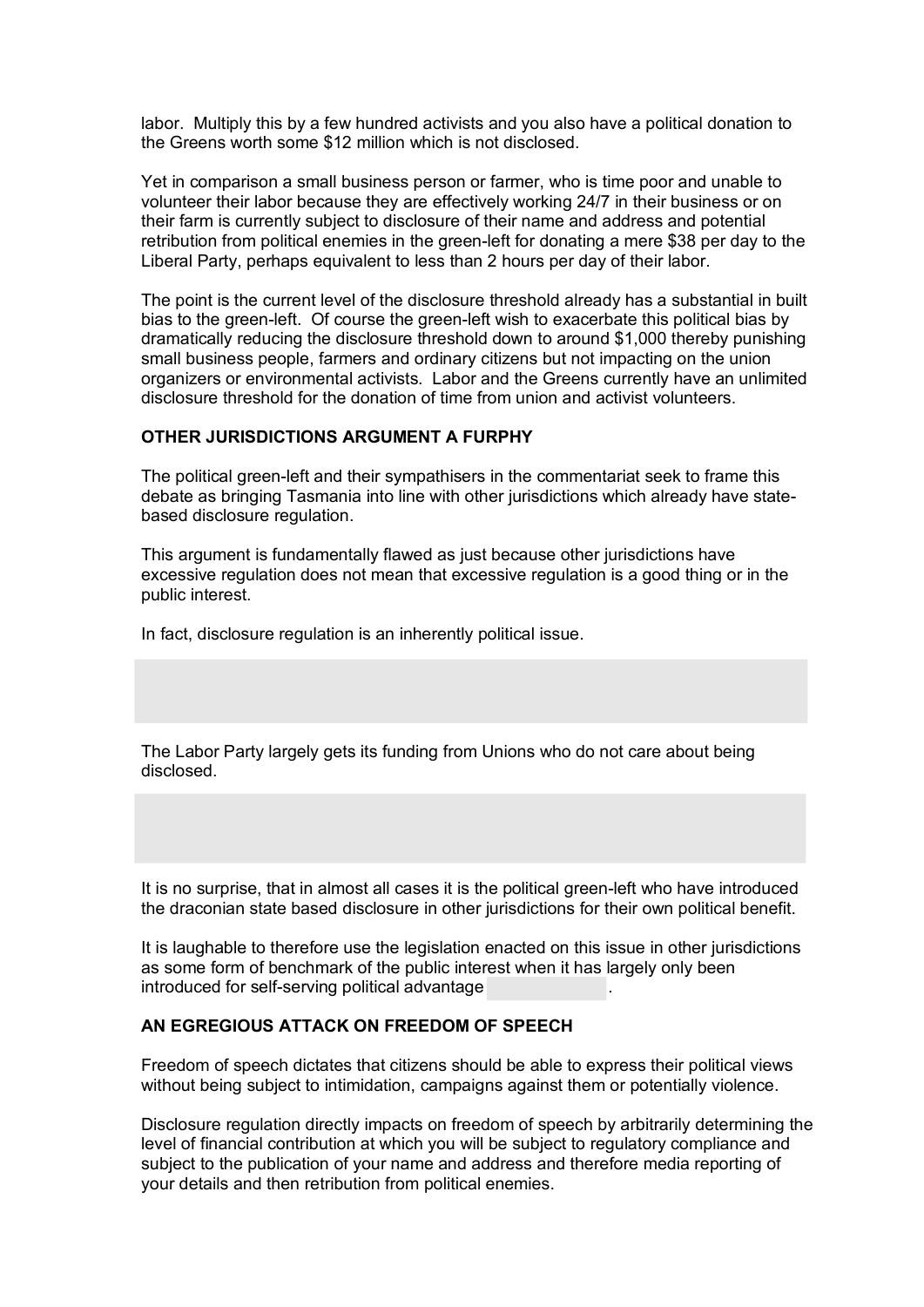It is in the interests of freedom of speech for this level of financial contribution to be set at a fairly high level in order to prevent victimization of people for expressing their political opinion. While there is a case to increase the current threshold of \$13,800, the Liberal Party accepts this as the current level and does not support regulatory duplication of the Federal disclosure system.

The political green-left and their sypathisers seek to have the most draconian disclosure threshold as possible in order to disadvantage the private funding of the Liberal Party and to allow them to identify and potentially target and punish our financial supporters.

Someone who hosts a \$20 per head barbeque with 50 guests attending to support a political candidate, would be forced to fill in regulatory forms or face punishment. That person would then have their name put up in lights to be targeted by their political enemies.

Surely, as a society we should be trying to encourage grassroots political activity and a barbeque event where a candidate can put forward their views and receive support from ordinary citizens should be supported rather than punishing the organizer of the event.

The Liberal Party is a grass roots membership-based organisation with a membership in recent years greater than Labor and the Green combined.

Our grassroots branch members should not be punished for organising small scale events to support political candidates and their Party.

As it stands, someone who hosts a higher end say \$85 per head cocktail party with 100 guests, a raffle and auction would go close to breaching the current disclosure threshold of \$13,800. Any reduction in the threshold would potentially get ordinary Party members and citizens caught up in regulation and expose them to potential retribution.

Another favoured tactic is to attack the financiers of businesses that they are ideologically opposed to. They will lobby and harass the lending institutions until it becomes the easiest course of action for that lender to just refuse to lend to the business in question.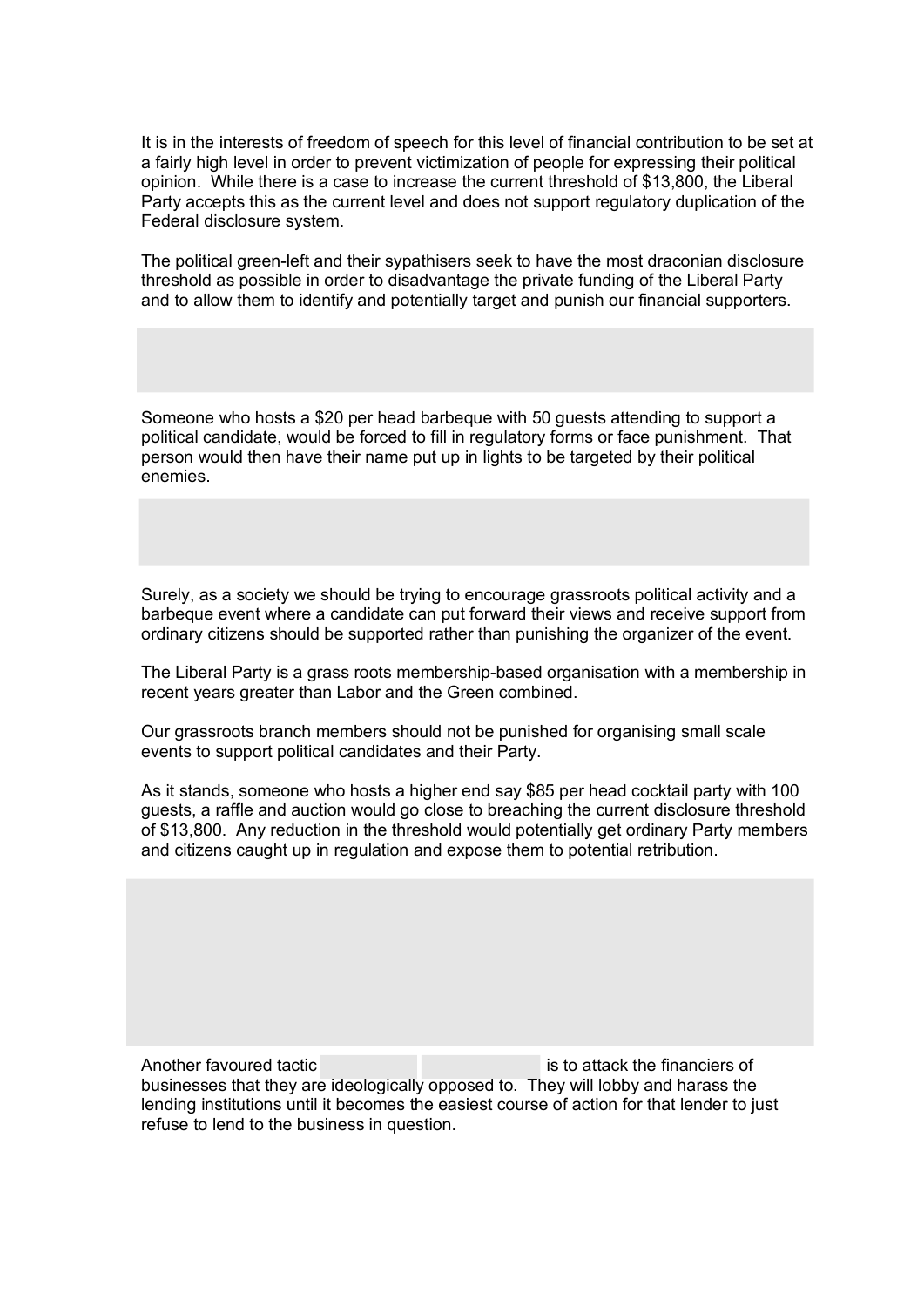In fact, the whole notion of draconian disclosure regulation needs to be seen in the light of the green-left seeking to attack the financiers of their political opponents. This play is straight out of their handbook.

The point has also been made that draconian disclosure disproportionately impacts on time poor small businesses, farmers and ordinary citizens, making a financial contribution whereas union organizers and environments activists donating time and labour are treated differently and able to escape disclosure obligations.

As a matter of free speech citizens and organizations should be free to argue against government decisions - this is the basis of democracy.

Inherent in this should be the ability to help fund campaigns against government decisions that are detrimental to those citizens and organizations. This should include helping to fund third party campaigns or direct funding to political parties that share the concerns of those citizens or organizations.

## **DISCLOSURE CONTRARY TO THE PRINCIPLE OF THE SECRET BALLOT**

In a modern democracy we hold the principle of the secret ballot as sacrosanct.

Voters should not be forced to show anyone their ballot paper and how they voted.

Equally, citizens who choose to financially contribute to political parties should not be forced to publicly declare their political allegiance through disclosure of their financial support.

There would be outrage at the notion of forcing citizens to make public how they voted.

As such, if there is to be a disclosure threshold it needs to be set at a fairly high level so as to not punish ordinary citizens for expressing their political views through a financial contribution to a political party.

While it is arguable that the current threshold of \$13,800 is too low, on the basis that we do not support State-based regulation we accept that this is a reasonable level to protect private political views of citizens.

#### **SIGNIFICANT COST TO TAXPAYERS**

Wherever State-based disclosure rules are introduced, taxpayer funding of political parties inevitably follows.

In fact the chilling effect of draconian disclosure rules on the private funding of political parties necessitates public funding for the continued viability of political parties.

Taxpayer funding of political parties is self-serving, expensive and politically toxic.

The public are rightly annoyed at the notion of political parties helping themselves to taxpayer funding. They are doubly annoyed at the notion of their taxes going to political parties that they vehemently oppose.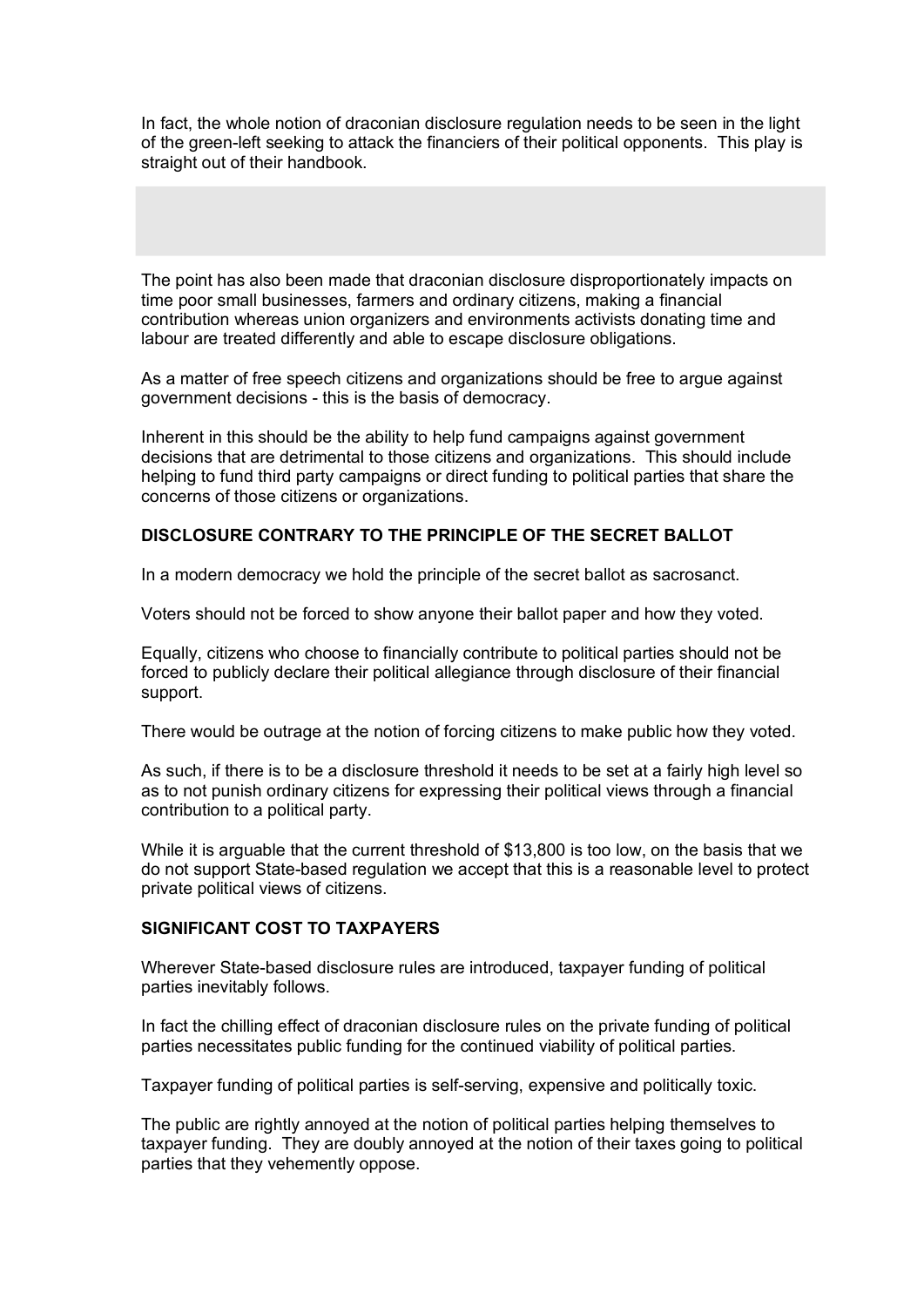Replacing private funding of political parties in Tasmania with public funding would be an extremely expensive exercise. Based on current AEC figures full replacement of current private funding of political parties in Tasmania would be in excess of \$13 million over the forward estimates.

This does note take into account that private funding would actually need to be increased above this level in order to make political parties no worse off due to the increased regulatory compliance burden.

This figure also does not take into account funding of other minor parties or independent candidates who rightly would be entitled to public funding if the major parties and Greens were recipients of public funding.

If you decide that all political candidates are entitled to public funding the costs could blow out astronomically.

Taxpayer funding of political parties is currently the policy of the Tasmanian Labor Party and the Tasmanian Greens. It is NOT the policy of the Tasmanian Liberal Party.

There is no evidence that the public want taxpayer funding of political parties.

The vast majority of Tasmanians would believe that there are better things to spend millions of taxpayer dollars on rather than funding political parties and increasing funding to the electoral commission to oversee unnecessary additional regulation.

#### **DRACONIAN DISCLOSURE FAVOURS THE EXTREMELY WEALTHY**

A perverse consequence of draconian disclosure regulation is that it favours the extremely wealthy.

Equally, the extremely wealthy should they decide to be a political candidate can fully fund their own campaigns.

So, draconian disclosure and its chilling effect on smaller contributors makes it harder for ordinary citizens to get financial support to take on wealthy candidates.

It would be very unhealthy for our democracy if the only candidates for political office were multi-millionaires.

#### **DRACONIAN DISCLOSURE DISCOURAGES POLITICAL DIVERSITY**

Running for political office is already a time intensive and expensive exercise.

If you take time off work to knock on doors you may be giving up much needed income.

Just doing the basics of sending some mail to voters and having signage can soon see the bills rack up.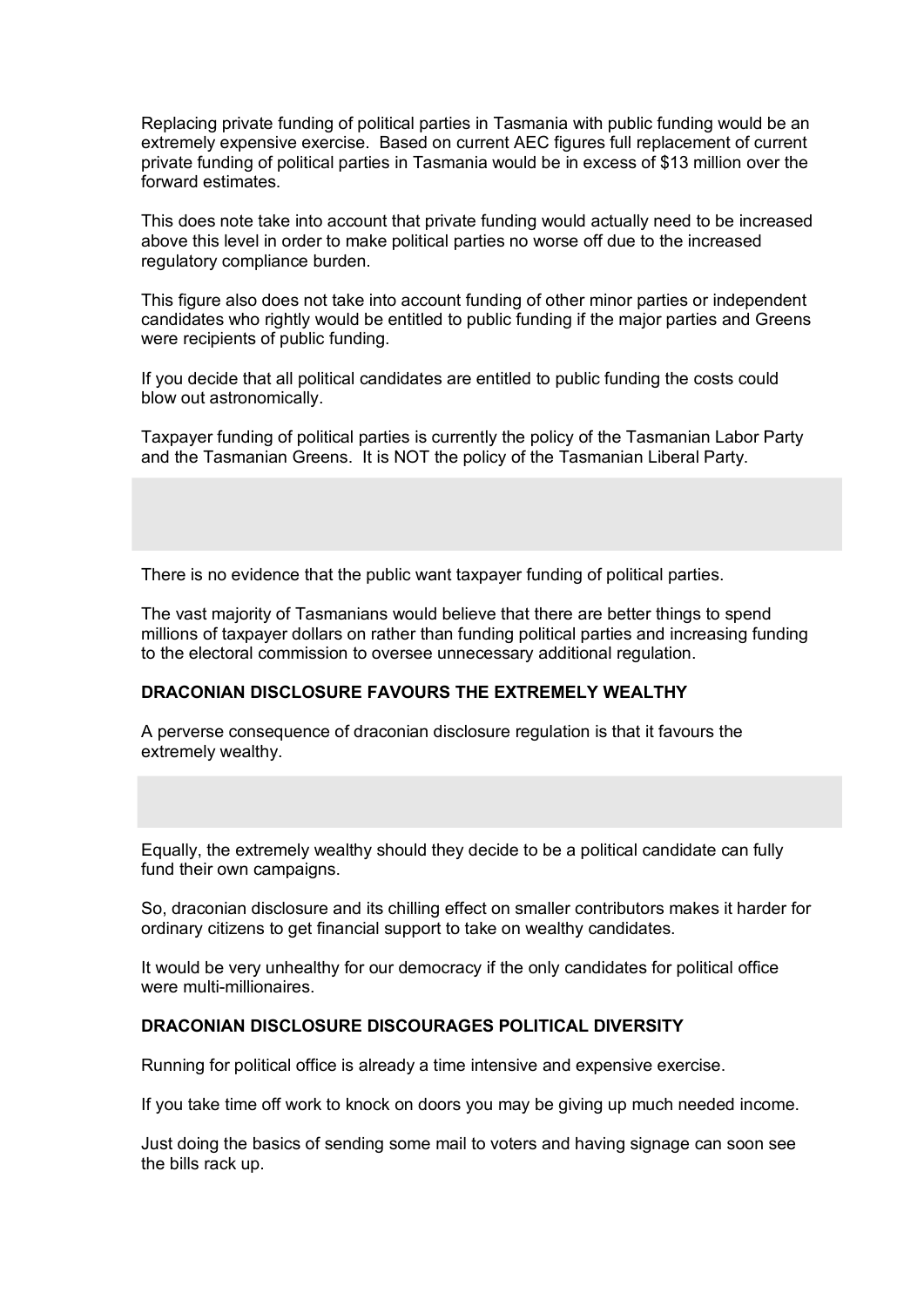If you make it harder for candidates to get financial support from a wide cross-section of the community by scaring them away with draconian disclosure regulations, you make it harder for candidates to consider running for political office.

Do we really want more of our political candidates to take out credit cards or increase their mortgages just to run for public office.

Many candidates already spend significant sums out of their own pockets on their campaigns.

In addition to this, successful people in many fields of endeavour already take a significant pay cut to run for Parliament eg medical doctors, CEOs, managers etc etc.

By making it harder to get financial support for their campaigns more people will be dissuaded from running for office.

Also many people would not realise, if you reduce the private funding of political parties through draconian disclosure regulation you will also see political parties increasing the levies already place on their Parliamentarians.

In some cases, levies placed on Parliamentarians by political parties are already quite substantial.

Increased parliamentary levies imposed by financially struggling political parties would be a further disincentive to any potential political candidate.

#### **MAXIMISING PRIVATE FUNDING BEST FOR PUBLIC INTEREST**

As a matter of democratic principle, political parties are best funded by those that support the platform of those political parties.

If you drive away private funding through draconian disclosure regulation you make political parties hostage to public funding.

If political parties become almost totally reliant on public funding for survival they will inevitably become less focused on grassroots connections to their communities and members.

Publicly funded political parties are also at the mercy of the Government of the day who could at anytime cancel public funding or withhold it for political advantage. This is bad for democracy.

Public funding also tends to damage the independence of Electoral Commissions whose decisions to withhold public funding can have massive political ramifications.

#### **REGULATION AND PUBLIC FUNDING STRENGTHENS THE GREENS**

Increased regulation of political finance and public funding diminishes the strength of the Major Parties relative to the Greens.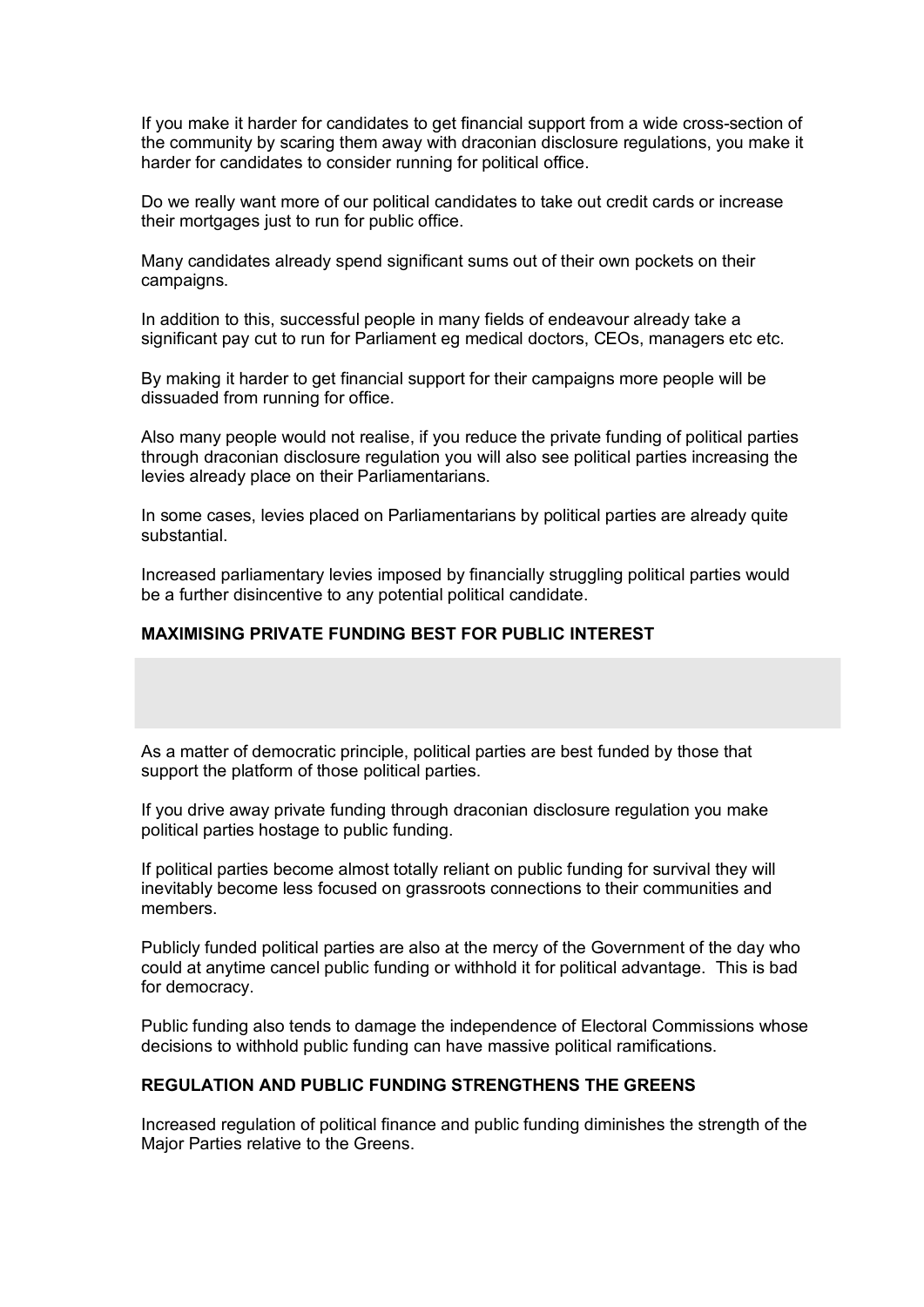It is no surprise that the Greens are the biggest barrackers for more regulation and taxpayer funding of political parties.

At the last State Election, more than 89 per cent of Tasmanians did NOT vote for the Greens.

This does not make it in the public interest, quite the contrary.

### **NUMBER OF GREEN-LEFT SUBMISSIONS**

Just because Green voters, Green supporters, Green staffers, former Green staffers, Green politicians, former Green politicians, Green activists, and organizations with Green leanings will seek to advance disclosure regulation to benefit the Greens via making a submission does not add any weight to the public interest arguments.

Likewise, for Unions and Labor aligned people and organizations.

Disclosure regulation is inherently political and people making submissions will support regulation that is in the interests of the political parties they support.

The Liberal Party makes no apology for defending its political interests but other submissions also need to be seen in this light.

#### **DISCLOSURE TIMING**

As we do not support State based disclosure regulation we do not support any change to the timing of the public release of disclosure returns.

At present following the end of a financial year, Disclosure Returns are lodged with the AEC in October and publicly released on the first working day in February.

In order, to ensure the accuracy of the Disclosure Returns there is already a sufficient administrative and compliance burden on political parties.

Those advocating "Real Time Disclosure" are motivated by trying to make a political point associated with their poor performance at the last State Election.

The truth is we received financial support from citizens and businesses involved in almost all forms of legal business activity. Yes some from gaming interests who opposed the policies of our political opponents, but the overwhelming majority of our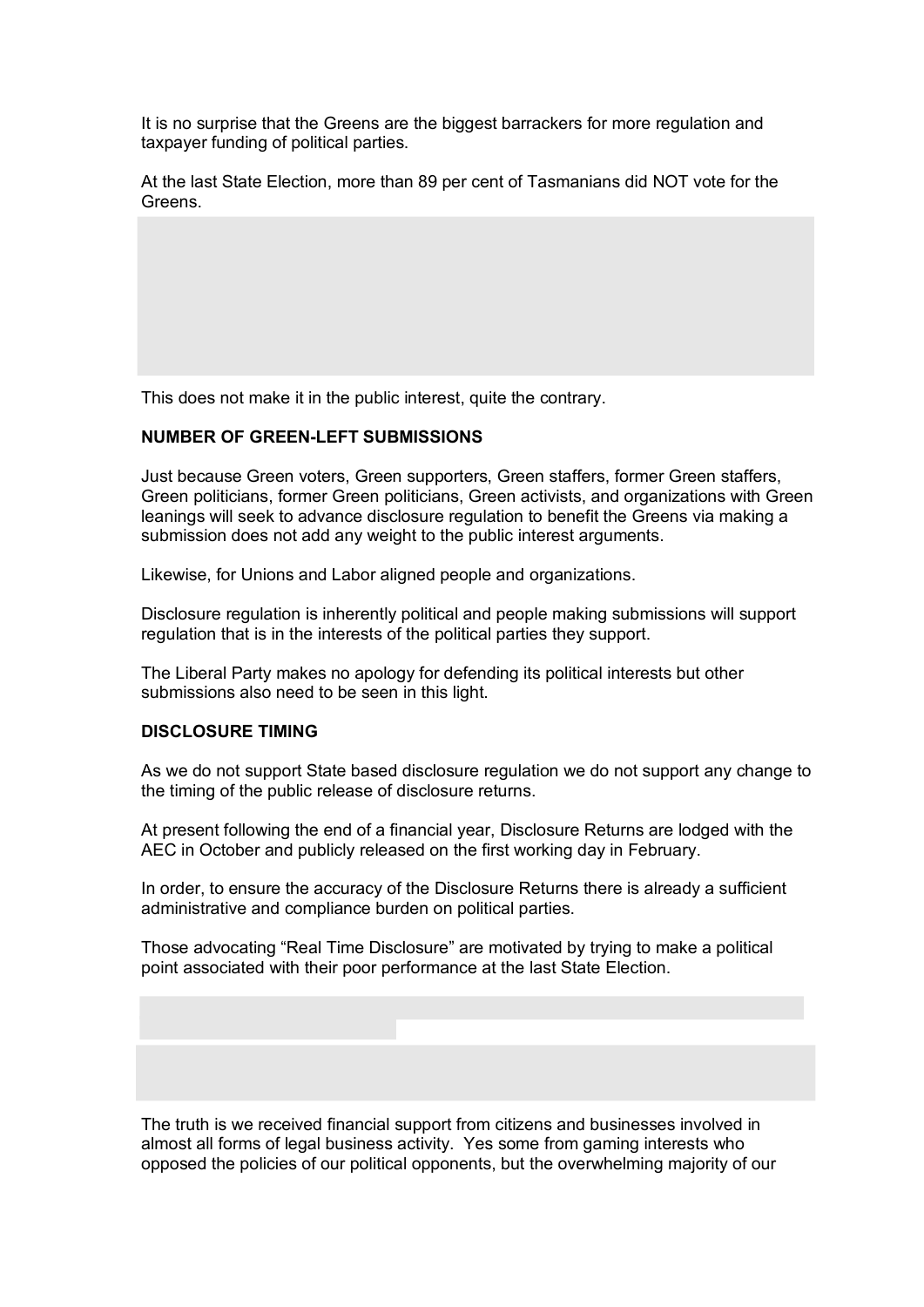funding had nothing to do with 'gaming'. Where we received sizable contributions these will all be disclosed under the current rules

Even Labor's policy would not have disclosed donations in the final weeks of the campaign in any event.

Real time or regular disclosure sounds simple to do but it is quite a time consuming and complex task. Even our Annual Return generally goes back and forth to our auditors numerous times before completion in order to ensure accuracy.

Sometimes it is not simple to determine who a bank payment has come from immediately and because you are publishing people names and addresses the information must be 100% accurate to avoid disclosing the wrong person by mistake.

If you are doing this more regularly with more penalties attached it will require even greater use of accounting professionals. It has been said in jest that some mainland divisions of political parties now have more accountants than campaigners but there is some truth to it.

To give one example of potential complications, in recent years we received an above threshold contribution from a business completely by their own mistake and account number error at their end. Despite immediately returning the funds we took the view that technically it was a requirement to disclose the contribution. Because of this some media organizations, without checking with the business, wrote stories about this business' contribution when in fact it was the error of essentially a junior account person in that business. The contribution was never intended to be made to us and it was returned.

## **IF IT AIN'T BROKE DON'T FIX IT**

We already have Federal disclosure regulation and there is no public benefit in duplicating this with State based regulation at substantial cost to taxpayers and significant impingement on freedom of speech.

There is no evidence that the current system is broken.

In the context of the recent State Campaign anyone who made substantial donations to political parties will already be disclosed under the current system.

It is claimed in the fact sheet the current laws do not take into account multiple donations from the one source. This is incorrect. The current Federal laws ensure that donors need to lodge a return when their cumulative donations exceed the threshold.

3. The level of regulation of third parties, including unions, during Election campaigns

#### *The review will be guided by two governing principles; protecting freedom of speech, with note to Constitutional implications, and minimal cost to the taxpayer*.

Consistent with our views on disclosure the Liberal Party does not support any additional state-based regulation at this point in time.